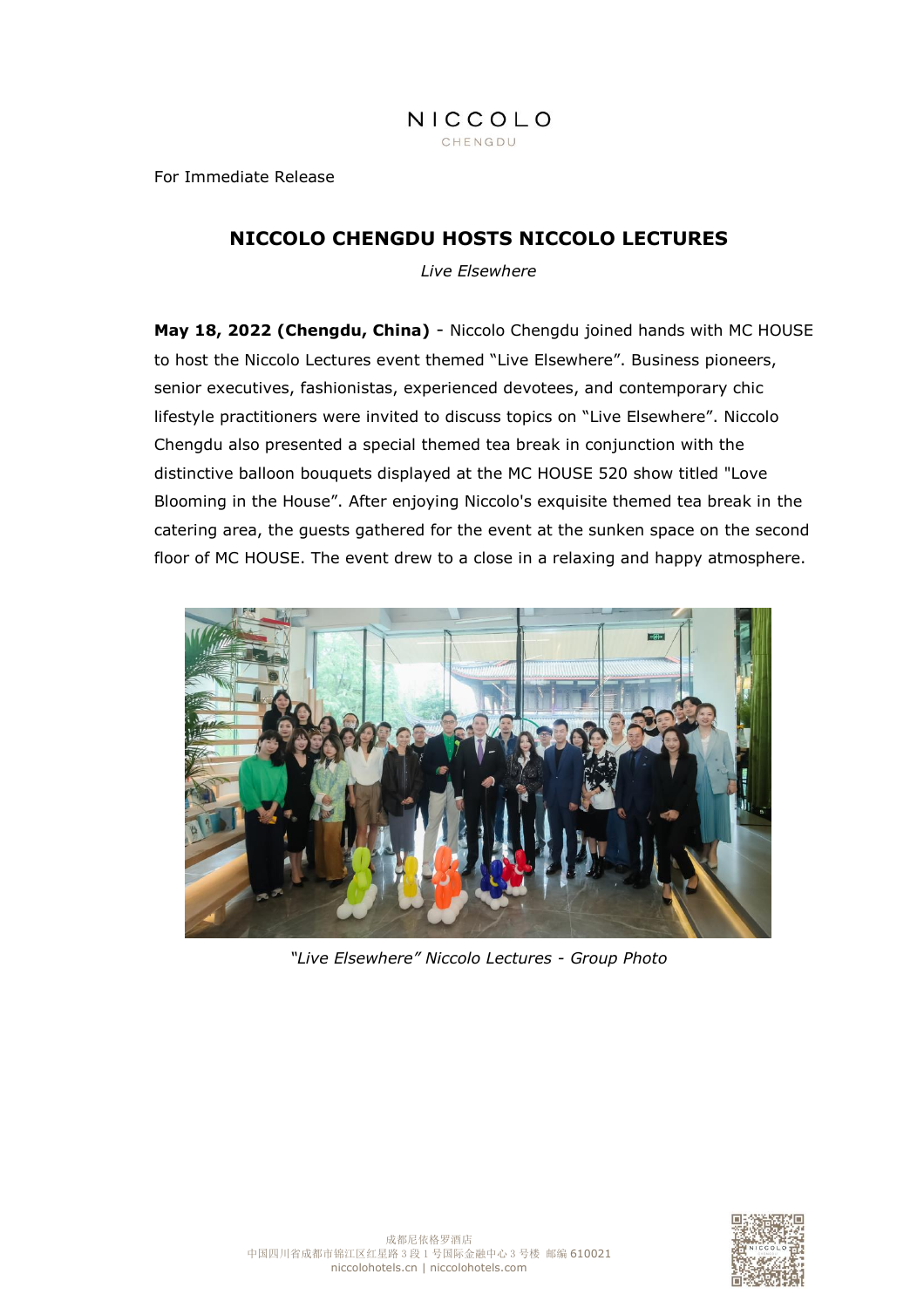

*Niccolo Chengdu Themed Tea Break*

During the event, the guests actively shared their unique thoughts and ideas about the theme on "Live Elsewhere". They talked about their past travel moments, the art of travel, life and artistic creation in other places, the enrichment of their life experience, as well as the implication of "Live Elsewhere".



*The sharing session by lecturer Alex Sun, Founder of MC HOUSE/CEO of MC Style Media Co., Ltd & Editorial Director of Marie Claire*

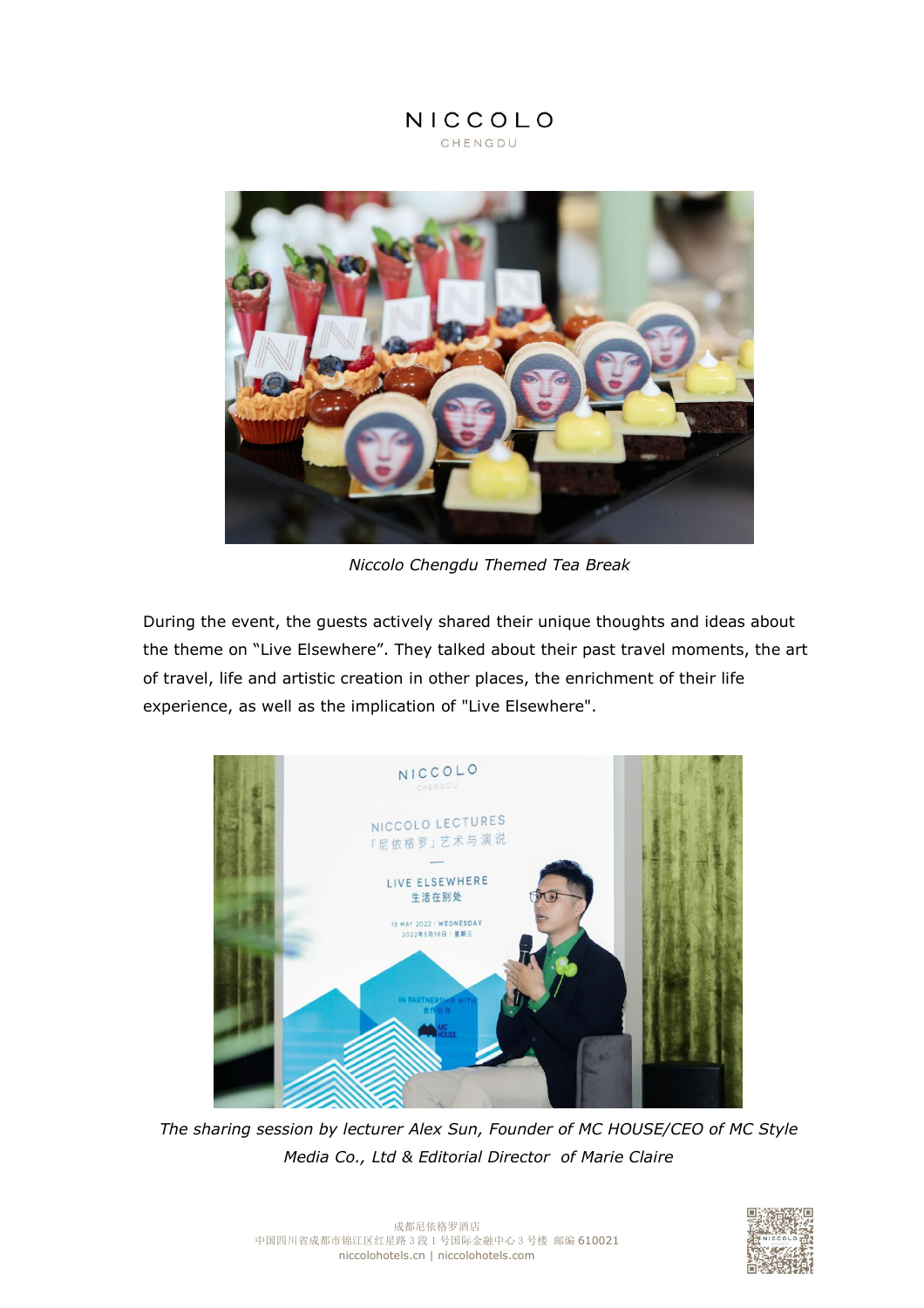As one of the lecturers, Alex Sun, Founder of MC HOUSE/CEO of MC Style Media Co., Ltd & Editorial Director of Marie Claire shared his experience of travelling alone to India during the Spring Festival. When travelling in India, he learned from local residents various fantastic histories and totally different features about the destination Chandigarh. By travelling, we adjust our imagination and stereotype of a destination, and dive deep into the place to perceive and explore its secrets and history previously unknown to us. Then we develop our unique points of view about living elsewhere. That's to say, we forge bonds with artefacts, art ornaments, household items, etc., and then discover the stories behind them. Either chairs designed by Van der Rohe and other renowned designers, or a mere tourist souvenir which can evoke the memory of travel and trigger the exploration of aesthetics. This is also an alternative way to live elsewhere.



*The sharing session by lecturer Zhang Pu, The Writer*

The second lecturer, the writer Zhang Pu, shared the fashion photos he took in London, Stockholm and Oslo for domestic magazines. When interviewing foreign youth, he found them individualistic, self-sustaining, and each imbued with his/her own story. Thus, he developed insights into the sheer size of the world and the diversity of human nature. Travelling around the world has bought various inspirations and experiences to his life and artistic creation. During periods of travel, there might be some unexpected encounters, which he regards as revelations. Some places could become the spiritual homeland, such as Paris in Zhang Pu's mind. Just

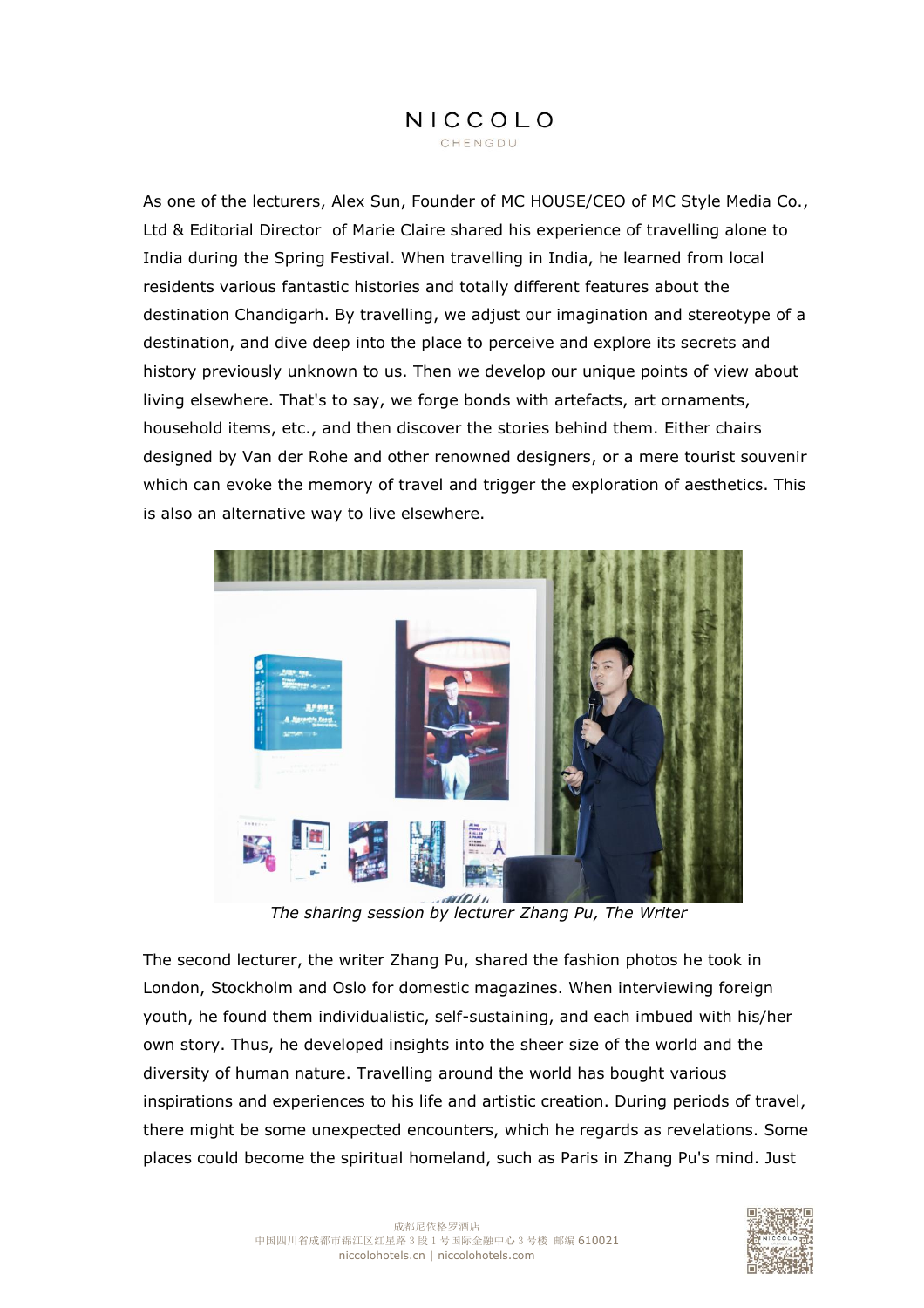as the proverb goes, "there are a thousand Hamlets in a thousand people's eyes", so should Paris appear different in everyone's eyes, and that's where the fascination of this destination lies. There exist no cookie-cutter stereotypes about this place, and that explains what it means to explore and travel.



*The sharing session by lecturer Icy Tan, The Illustrator*

The last lecturer, the illustrator Icy Tan, shared anecdotes about her living elsewhere. At first she simply wanted to visit a place located far away, and so travelled all over South America. She enriched her life with a range of adventures such as serving as an art therapy volunteer and a model in Chile. In the process she managed to find her belonging and inner self by constantly exploring, thinking, experiencing, travelling and keeping records. Icy painted a series of illustrations during her travels, and later became an illustrator, a career outside her life plan. As Icy said: if you really want to start a journey, no one can stop you. The enrichment brought by exploration makes up for the shortness of life. Spiritual activities are the "panacea" for extending life. The event also featured a not-to-be-missed highlight: the final round-table interaction with special guests and the open mic session. Zhang Pu gave away five copies of Hemingway's A Moveable Feast translated by him to the guests and anticipated they would explore life in other places through reading. In this way he also happened to answer the question for the round-table discussion: if we cannot travel during this period of time, reading may be one of the best ways for

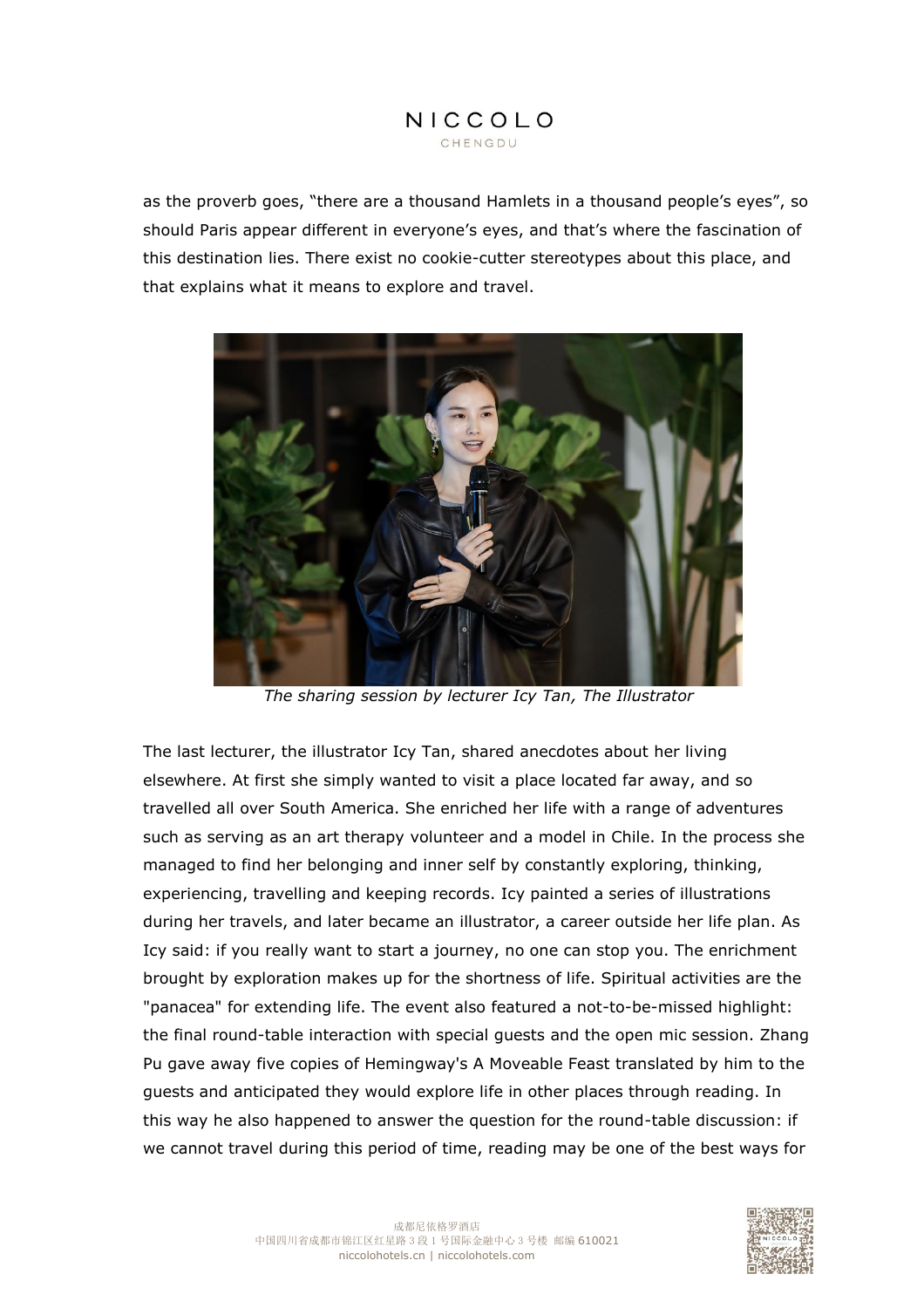

us to explore the world, because no matter where we live, there will always be an unexpected encounter with good things.



*Mr Michael Ganster — General Manager of Niccolo Chengdu*

Michael Ganster, General Manager of Niccolo Chengdu, joined the event on behalf of the hotel, saying: "It is a great pleasure to co-host the Niccolo Lectures event with MC HOUSE. We thank all the invited guests. A person's way of life and attitude are reflected in the will to "keep moving forward and exploring" no matter what the environment. Travel is not only about a stay in another place, but also a contemporary chic lifestyle shaped by culture, architecture, fashion, art, design and inspiration. The outcome has definitely served the purpose of the event. I hope all of you will experience what Niccolo Chengdu has to offer both within the hotel and beyond. Niccolo Chengdu will continue to provide the floor for entrepreneurs, lifestyle and business innovators, designers, artists and celebrities to share their unique insights and remarkable life journeys.

### **About MC HOUSE**

Newly launched in the summer of 2021, MC HOUSE is a "3D magazine" brand under the Marie Claire Media Group, and has achieved instant success in Shanghai since August 2021. In the spring of 2022, MC HOUSE started operations in Sino-Ocean Taikoo Li Chengdu, reaching millions of audiences through its online and offline channels.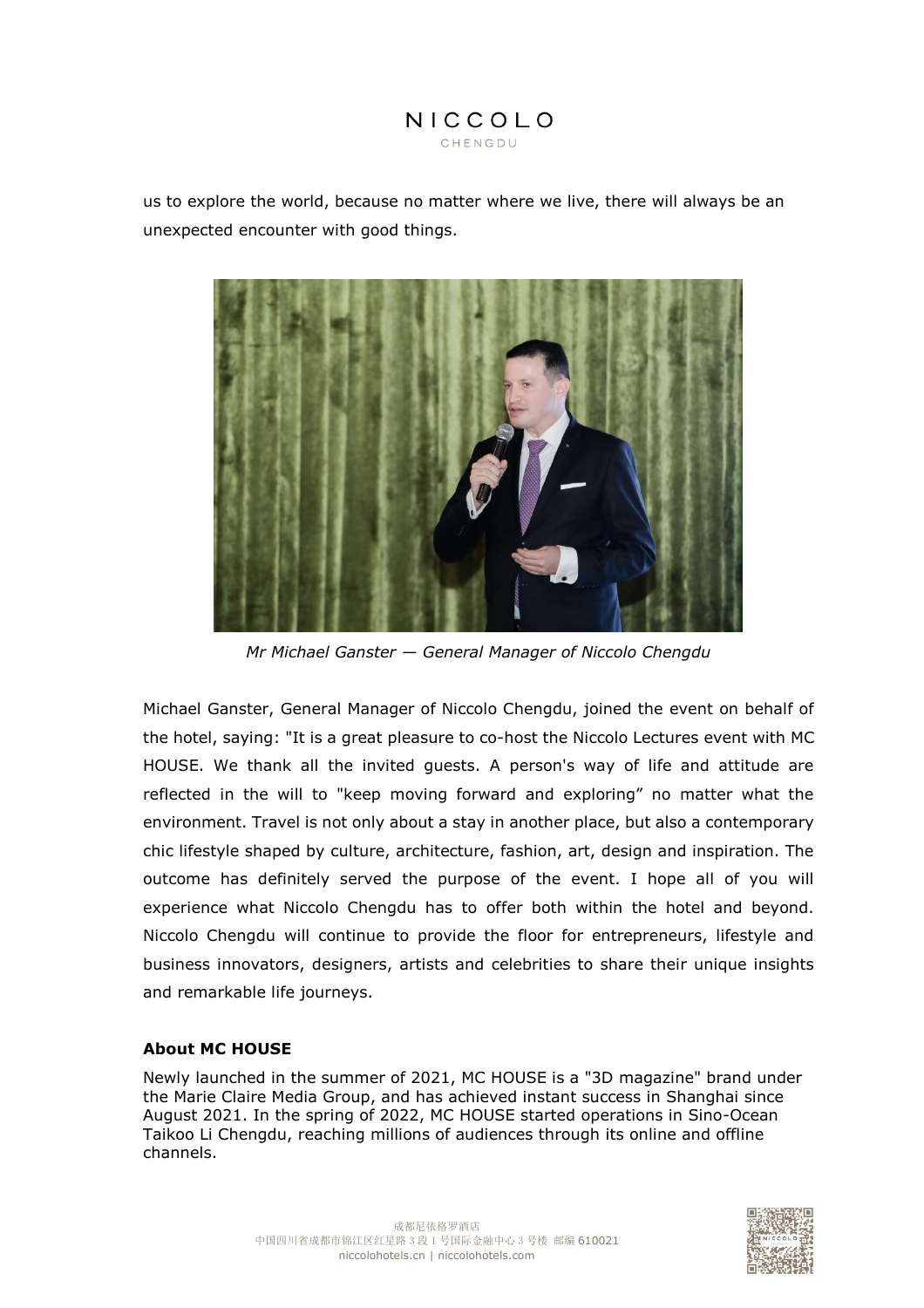\*END\*

#### **About Niccolo Chengdu NEW ENCOUNTERS. TIMELESS PLEASURES.**

Niccolo is a collection of five contemporary chic hotels inspired by luxury fashion, all with desirable, highly prized addresses. Underpinning the brand is the desire to make life effortlessly luxurious for guests. Located at Chengdu's celebrated International Finance Square within the Chun Xi Road business district, Niccolo Chengdu occupies desirable and fashionable addresses and offers seasoned travelers a choice of 238 spacious luxurious guestrooms and suites with fashioninspired interiors by leading designers. The Niccolo culinary journey combines culture and gastronomy in a range of exceptional dining experiences with its signature cuisines. Niccolo is Chengdu's epicentre for business events and celebrations by offering unprecedented choice of flexible spaces and highly attentive event service to create memorable experience for guests. Niccolo Chengdu is a member of the Global Hotel Alliance (GHA), the world's largest alliance of independent hotel brands, bringing together 35 brands with over 500 hotels in 85 countries.

Further details on Niccolo Chengdu are available at<niccolohotels.com.>

### **About Global Hotel Alliance**

Launched in 2010, GHA DISCOVERY is the world's largest loyalty programme for independent hotel brands, featuring more than 500 hotels, resorts and palaces across 35 brands. Members enjoy VIP recognition, thoughtful benefits and generous rewards at home or away. Recently the programme has evolved to include an additional tier and flexible paths to upgrade through nights/stays, eligible purchases or number of brands stayed, making it easier and faster for members to reach elite status. Unlike more traditional programmes, GHA DISCOVERY does not ask members to count points towards their next upgrade. Instead, members earn and spend DISCOVERY Dollars (D\$), an exclusive rewards currency. They also enjoy members-only Experiences curated by each hotel and have access to properties close to home, without a stay, through member-only Local Offers.

For more information about GHA DISCOVERY or to join, visit www.ghadiscovery.com or download the GHA DISCOVERY mobile app. Travellers can also connect with GHA DISCOVERY on Instagram and Facebook.

### **About Ultratravel Collection**

Ultratravel Collection brings together hotels of distinction for the discerning traveller. Its membership is reserved for the very best hotels and resorts in the world – genuinely luxurious and iconic properties that deliver the finest service and personalised guest experiences. Member hotels share an integrated global platform for guest recognition and loyalty rewards, the DISCOVERY programme from partner Global Hotel Alliance, as well as beneficial relationship with the multi-media brand